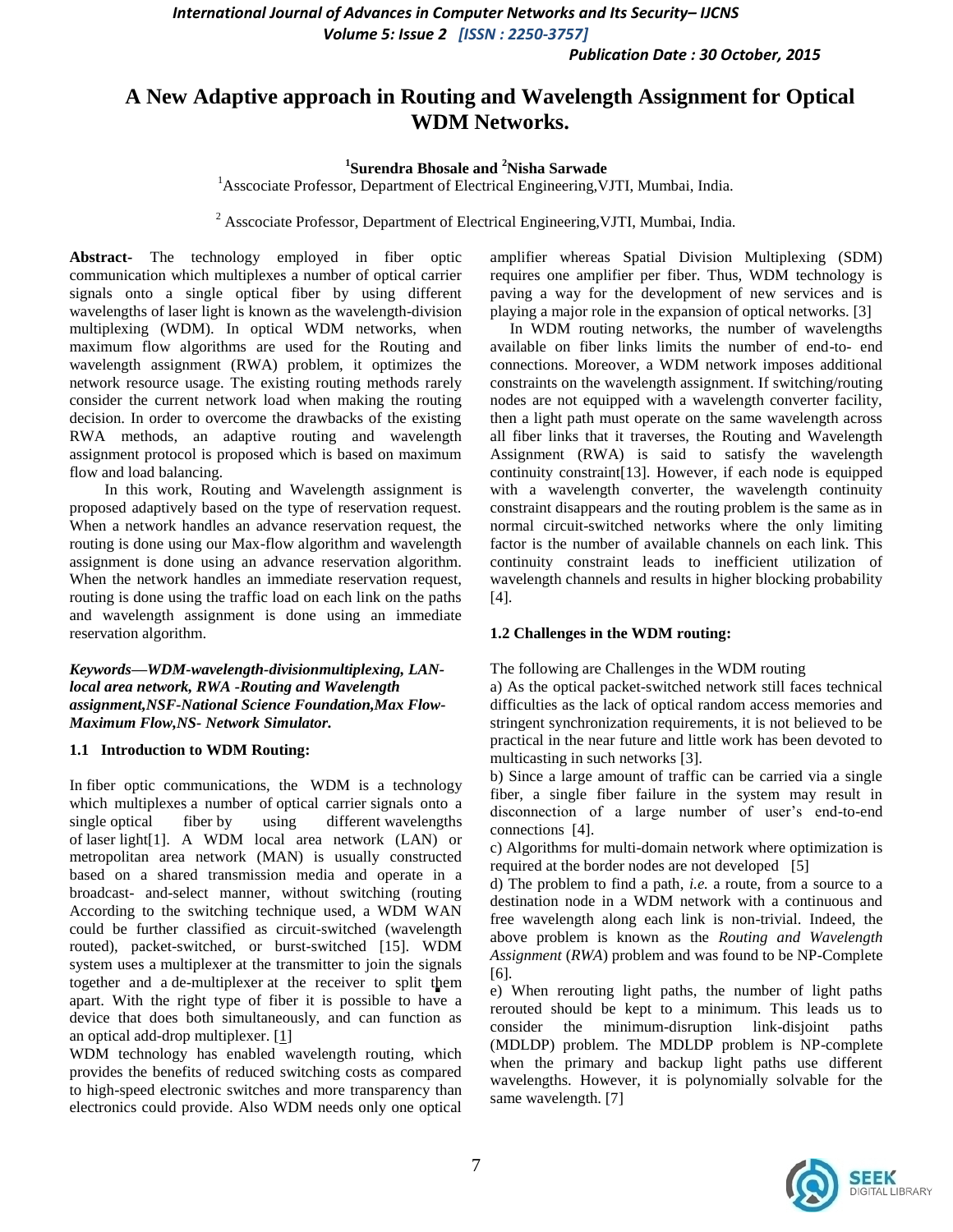#### *Publication Date : 30 October, 2015*

h) When minimization of the capacity utilization is the only objective, the congestion level index or the total number of capacity used in some links may reach to their upper limits, although the total number of wavelength channels used in the network is minimized [8].

i) Assigning a longer path when a shorter path is available increases the opportunity cost for the network to accept future arrivals. However, even in a network routed only by ASPF, the shortest available paths discovered for an end-to-end node pair at run time become longer when the network is congested. They show that limiting the number of hops for accepted connections effectively reduces overall blocking probability when the network load is high. However, it has a negative effect when the load is low [9].

#### **2. Traffic grooming in Optical Networks:**

The problem of traffic grooming, routing and wavelength assignment (GRWA) is considered with the objective of minimizing the number of transponders in the network. We first formulate the GRWA problem as an integer linear programming (ILP) problem. Unfortunately, the resulting ILP problem is usually is very hard to solve computationally, for large networks. To overcome this difficulty a decomposition method is proposed that divides the GRWA problem into two smaller problems: the traffic grooming and routing (GR) problem and the wavelength assignment (WA) problem. In the GR problem, we only consider how to groom and route traffic demands onto light paths and ignore the issue of how to assign specific wavelength to light paths. Similar to the GRWA problem, we can formulate the GR problem as an ILP problem. The size of the GR ILP problem is smaller than its corresponding GRWA ILP problem. Furthermore, we can significantly improve computational efficiency for the GR ILP problem by relaxing some of its integer constraints, which usually leads to quite good approximate solutions for the GR problem. Once we solve then consider the WA problem, in which our goal is to derive a feasible wavelength assignment solution.

#### **2.1 The GRWA Problem**:

An optical mesh network architecturally has two layers: a physical layer and an optical layer. The physical layer consists of fiber spans and nodes and the optical layer consists of light paths (optical links) and a subset of nodes contained in the physical layer. A light path in the optical layer is a path connecting a pair of nodes via a set of fiber spans in the physical layer. We assume that light paths and their routes in the physical layer are given [13]. We use graph  $G_f = (V_f, E)$ to represent the physical layer, where E is the set of edges representing fiber spans and  $V_f$  is the set of nodes representing locations which are connected via fiber spans. We use graph  $G_0 = (V_0, L)$  to represent the optical layer, where *L* is the set of edges representing lightpaths and  $V_0 \subset V_f$  is a subset of locations that are connected via light paths. Each edge in L corresponds to a path in  $G_f$ . Here we treat each lightpath as a

logical connection between a pair of nodes. Therefore, one light path can contain multiple wavelengths. For ease of exposition, we first assume that  $G_0$  is a directed graph.[14]

The GRWA problem can be formulated as an integer linear programming (ILP) problem. First, we need to introduce some necessary notation:

*W: the set of wavelengths available on each fiber;*

*D*: *the set of tra*ffi*c demands;* 

*g: the capacity of a single wavelength*;

 $s_d$ : *the size of demand*  $d \in D$ ;

 $A = [a_{v,l}]_{|v_n| \times |L|}$ :*the node-edge incidence matrix of graph*  $G_0$ ;

 $B = [b_{e,l}]_{|E| \times |L|}$ : the fiber light path incidence matrix;

 $u_d = [u_{v,d}]_{v \in V_0}$ :source destination.column vector for  $d \in D$ ;  $x_d = [x_{l,d}]_{l \in L}$ :column vector containing lightpath routing variables for  $\mathbf{d} \in \mathbf{D}$ ;

 $w x_{1d} = 1$  if demand d traverses lightpath l, and 0 otherwise;  $y_w = [y_{l,w}]_{l \in L}$  :the column vector containing wavelength assignment variables for  $w \in W$ ,

 $1 = [1,1,1,1,...,1]$  :the unit column vector of appropriate size.

Then the GRWA problem can be formulated as the following ILP problem (min  $y_{l,w}$ )

$$
\min_{w \in W, l \in L} \sum_{y_{l,w}} y_{l,w}
$$
  
s.t  $Axd = u_d$   $d \in D$  (1)

$$
By_w \le 1 \quad w \in W \tag{2}
$$

$$
\sum_{d \in D} s_d \; x_{l,d} \; \leq g \sum_{w \in W} y_{l,w} \quad l \in L \tag{3}
$$

where the objective function  $\sum_{w \in W, l \in L} y_{l,w}$  is the total number of wavelength assigned to all light paths.

The three constraints are: Equation (1) is the flow balance equation, which guarantees that the light paths selected based on  $x_d$  constitute a path from the starting node of d to the end node of d. Equation (2) implies a single wavelength along each fiber span can be assigned to no more than one light path. Equation (3) is the capacity constraint for light path *l*, since  $\sum_{d \in D} s_d x_{l,d}$  is the total amount of demands carried by light path *l* and  $g \sum_{w \in W} y_{l,w}$  is the total capacity of lightpath *l*.

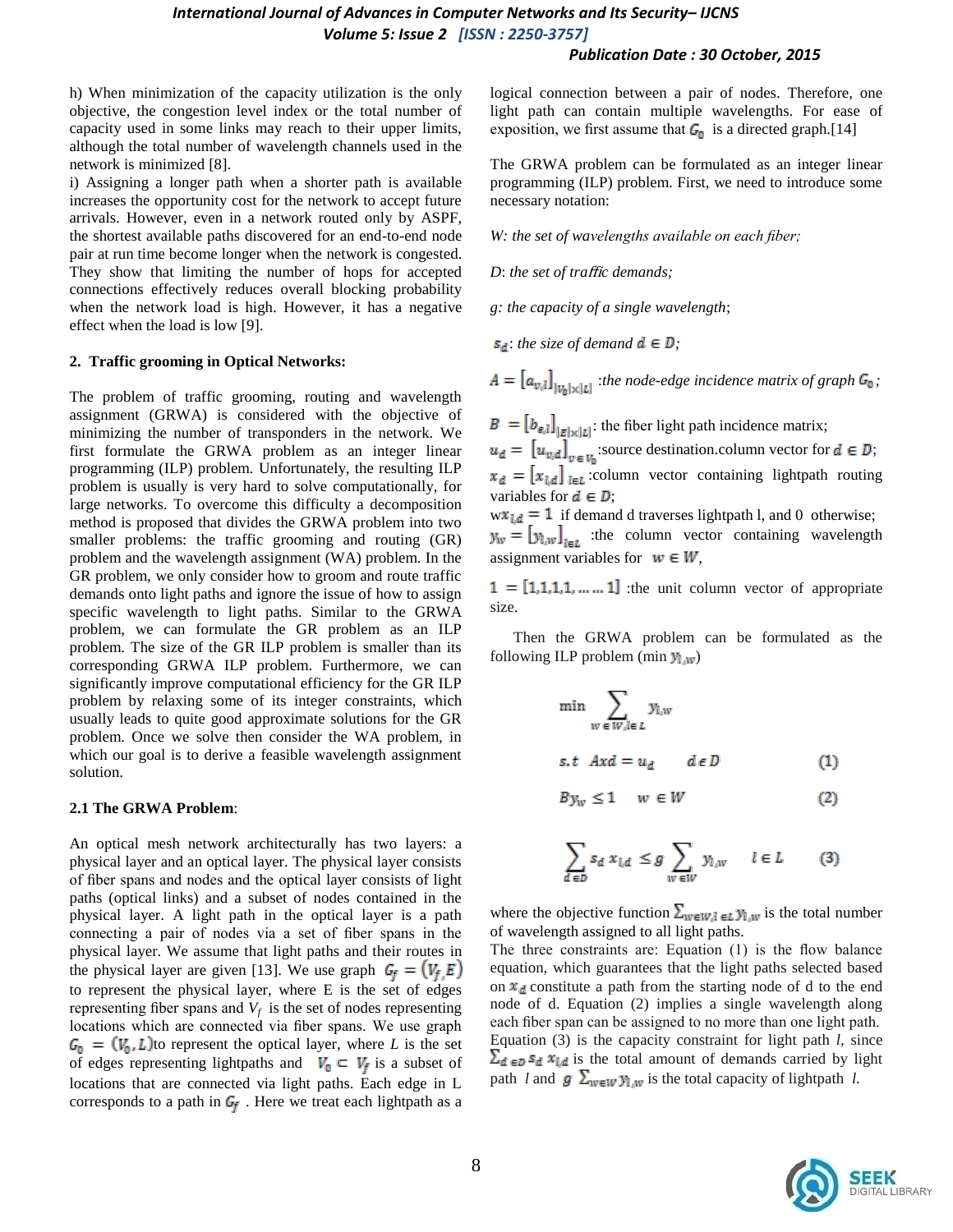#### *Publication Date : 30 October, 2015*

#### **2.2 The GR problem:**

Let  $t = [t_i]_{i \in \mathbb{Z}}$  column vector containing light path capacity decision variable where  $t_1 = \sum_{w \in W} y_{l,w}$  is the number of wavelengths needed for light path  $l \in L$ . Then, the GR problem can be formulated as

$$
\min \sum_{l \in L} t_l
$$
\ns.t.  $Axd = u_d$   $d \in D$  (4)  
\n
$$
Bt \le |W| \mathbf{1}
$$
 (5)  
\n
$$
\sum_{d \in D} s_d l_{l,d} \le gt_l
$$
  $l \in L$  (6)

#### **2.3 The WA Problem :**

The WA problem of our interest is to find a binary solution y such that

$$
\sum_{w \in W} y_w = t \text{ and } By_w \leq 1 \text{ for } w \in W
$$

where t is a feasible (or optimal) solution of the GR problem.

### **3. Proposed Solution Wavelength Assignment in WDM Networks:**

The route, on which data transmission takes place, is assigned a wavelength using wavelength assignment. Cost gets reduced on proper assignment of wavelengths which leads to reduced or no use of wavelength converters. A request is sent to the controller, when a source node generates a call. The controller contains the information about the free and busy wavelengths at that instant of time since it has knowledge about the network. From the set of free wavelengths, a wavelength is selected by the controller and assigns it to the call. The performance of the network is affected while selecting the wavelength. First-fit wavelength assignment strategy is mostly used in the wavelength assignment strategy. The orders of wavelengths are predefined in order to implement the wavelength assignment and it maintains a list of used and free wavelengths. The connection is established using the first wavelength in the assignment scheme and only when the wavelength is free on all the links of the selected route the connection gets established.

If not, the next indexed wavelength is used for establishing connection. This process is continued up to last wavelength. The wavelength gets added to the free wavelength set when the call is completed[7].The available wavelength with the smallest index is chosen for the first fit wavelength assignment algorithm and almost the same performance as that of the other complex algorithms is achieved and the implementation is also simple.

 The First-Fit wavelength assignment algorithm is applied directly to the selected route if there is no availability of wavelength converters. The route is divided into t+1 segments when wavelength converters  $t \ge 1$ , which is shows First-fit algorithm is applied on each segment during fullrange wavelength conversion. All the free wavelengths on each segment is checked for the limited-range wavelength conversion and a light-path satisfying the constraint of limitedrange wavelength conversion and also having the smallest index is found. [7]

A considerable communication overhead which requires a centralized network structure to be implemented becomes to be a major disadvantage in these algorithms.

The basic limitations to be followed for the purpose of the wavelength assignment are:

- 1. Wavelength continuity constraint: A light path having same wavelength should be used from the source to the destination edge.
- 2. Distinct wavelength constraint: All the light paths within a link must be assigned different wavelengths [9].

In this paper, we propose to develop an efficient wavelength assignment algorithm in addition to the maximum flow based routing algorithm developed earlier [12]. In order to support advance reservation services, we need to concentrate both on the advance and immediate reservations. In addition to advance reservation requests, the network must also handle regular immediate reservation requests, which are typically characterized by a pair of source and destination nodes without a specified duration. Here when a network handles an advance reservation request, the routing is done using MAXFLOW algorithm[12]. When the network handles an immediate reservation request, we first calculate the traffic load on each link on the paths. Then, we assign reservation protocols for the wavelength assignment. Two reservation protocols are discussed here namely: WAAR (Wavelength Assignment for Advance Reservation) and WAIR (Wavelength Assignment for Immediate Reservation).

### **3.1 Routing in WDM networks:**

#### *3.1.1 Max Flow Algorithm*

The routing in WDM network is carried out using Max flow algorithm described in our paper [12].

*3.1.2 Load Balancing*

The load balancing of the nodes can be performed using the method described in our paper [12].

### **3.2 Wavelength Assignment or Reservation Models:**

#### *3.2.1.WAAR (Wavelength Assignment for Advance Reservation)*

A WAAR request consists of a source node, a destination node, a bandwidth demand, a specified starting time St, and a specified duration D. Hence, the ending time  $T_{end}$  is  $(S_t + D)$ . Since a reservation can only start at the beginning of a timeslot and the duration is an integer number of timeslots, we assume that  $S_t = a \tau$  and  $D = b \tau$ , where both *a* and *b* are a positive

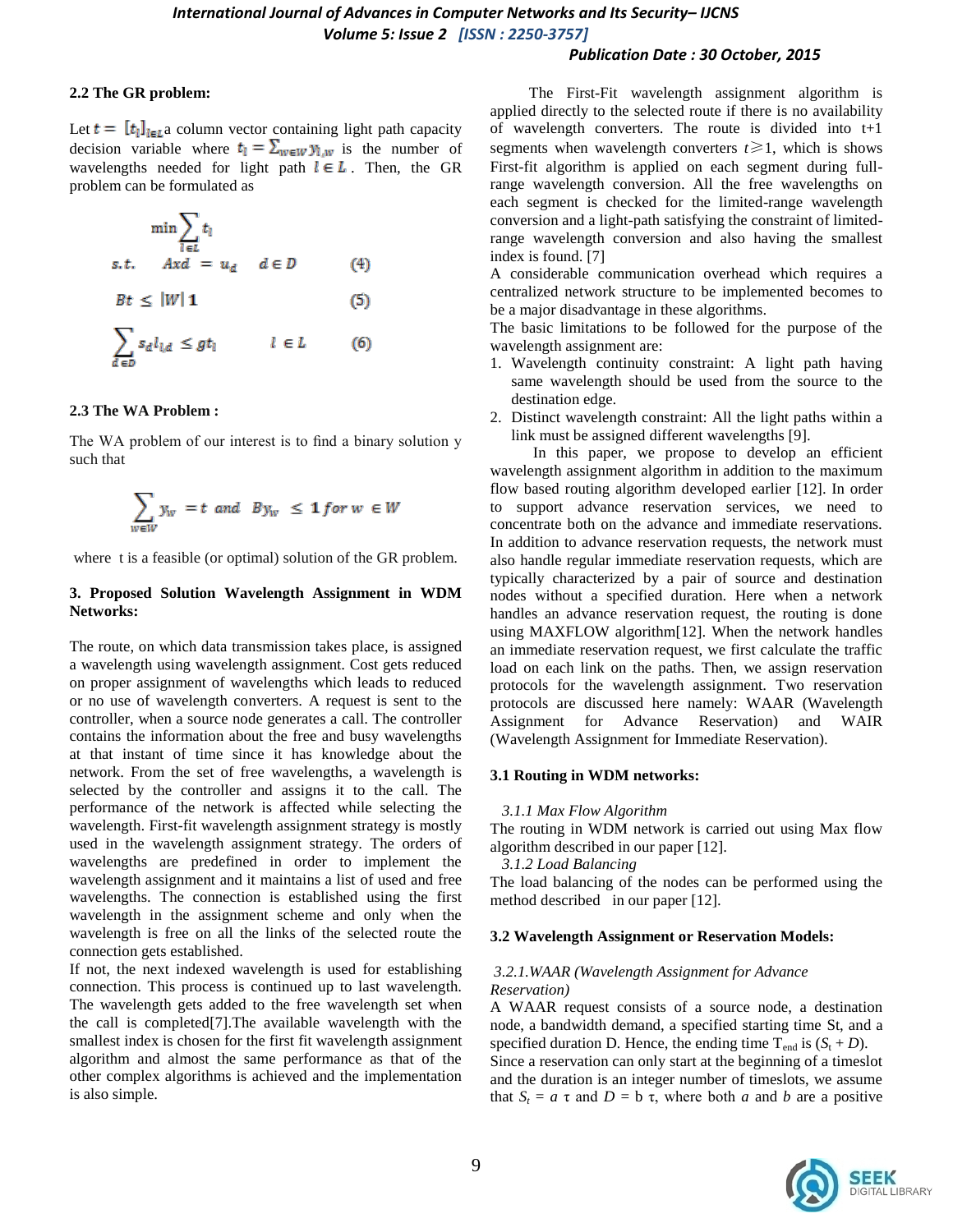#### *Publication Date : 30 October, 2015*

integer. Accordingly, the goal is to find a feasible route that can meet the specified requirements. A solution is as per Algorithm 1.

### *3.2.2. WAIR (Wavelength Assignment for Immediate Reservation)*

A WAIR request consists of a source node, a destination node, a bandwidth demand, and a specified starting time *S<sup>t</sup>* , while the duration *D* is not specified. However, the users generally have a minimum duration requirement,  $D_{min} = b$  min  $\tau$ 

and expect to get as long network services as possible.

We impose an upper bound *Max Tend* on the maximum ending time. Accordingly, the goal is to find a feasible route that can maximize the duration within the range of

 $[D_{\min}, Max T_{end} - S_t].$ 

Let *D*  $_{max}$  ( $\alpha$ ) denote the longest duration available for route R $\alpha$ and set *D* max  $(\alpha) = 0$ . A solution can be described as in Algorithm 2.

#### *Algorithm 1 (WAAR)*

- 1. For each alternate route  $R_A \perp \in (\mathbb{N} \alpha, \mathbb{D} \alpha), (\alpha = 1, 2, ..., Nr),$ check the wavelength availability on each link along the route.
- 2. For each link  $l_{(m, n)} \in D\mathcal{U}$  , check the wavelength availability in each timeslot,  $T_S(1) \in [T_{end}$ ,  $T_{end} + D$
- 3. If  $W_{l(m, n)}$  (1) = 0 for any timeslot  $TS(1) \in [S_t, S_t + D]$ , 3.1 Go to step 1
	- Else 3.2 If An identical wavelength is present on link *l*(*m, n*) for all timeslot *TS*(*l*)  $\in$  [*St*,  $S_t$  +*D* ], then
	- 3.2.1 If an identical wavelength is present on all links along the route during [T<sub>end</sub>, T<sub>end</sub> + D].
	- 3.2.1.1Any one identical wavelength is available, then One of the available wavelengths is selected and is reserved on each link along the route during  $[\, \mathrm{T}_{\mathrm{end}}$  ,  $\mathrm{T}_{\mathrm{end}}$  +  $\,$  D  $]$ Else

3.2.2 Go to step 1

 End if Else 3.3 Go to step 1

```
 End if
End if
```
 4. If a feasible route is found, then 4.1 Stop Else 4.2 Request gets blocked.

#### *Algorithm 2* **(***WAIR***)**

- 1. For each route  $R_{\alpha} \in R = (N_{\alpha}, D_{\alpha})$ , (α = 1,2,….., *Nr*) ,check the longest duration available.
- 2. For each possible duration  $D = b$  τ, (b = *b*min ,…(Dmax −α)) , check the wavelength availability on each link along the route.
- 3. For each link *l*(*m,n*) *D(*α) ,examine the wavelength availability in each timeslot  $TS(1) \in [S_t, S_t + D]$
- 4. If *Wl*(*m, n*) (*l*) = 0 for any timeslot  $TS(1) \in [St, St + D]$ 
	- 4.1 Go to step 1 Else 4.2 If An identical wavelength is present on link *l*(*m,n*)for all timeslots,  $TS(1) \in [S_t, S_t + D]$ , then 4.2.1 Check if an identical wavelength is present on all links along the route during  $[T_{end}$ ,  $T_{end}$  + D]. 4.2.1.1 Anyone identical wavelength is available, let *D*max (α) = *D* and go to step 2. Else 4.2.2 Go to step 1. End if Else 4.3 Go to step 1. End if End if
- 5. After all alternate routes have been examined, determine the available longest duration, i.e.  $D_{\text{max}} = Max[D_{\text{max}}(\alpha); \alpha = 1, 2, ..., Nr]$ .
- 6. If  $D_{max} \neq 0$ , then 6.1 The route that provides the longest duration is the desired route. Else 6.2 The request gets blocked.

### **3.3 Overall Algorithm**

- 1. Initially, we check the type of RWA reservation type whether it is Advance or Immediate reservation.
- 2. If reservation type is advance, then
- 2.1 Routing is processed according to the Max flow algorithm described in [12].
- 2.2 Wavelength assignment is performed as per WAAR algorithm.
- 3. Else if reservation type is immediate, then
	- 3.1 Load balanced routing is performed according to [12]
	- 3.2 Wavelength assignment is performed as per WAIR algorithm End if

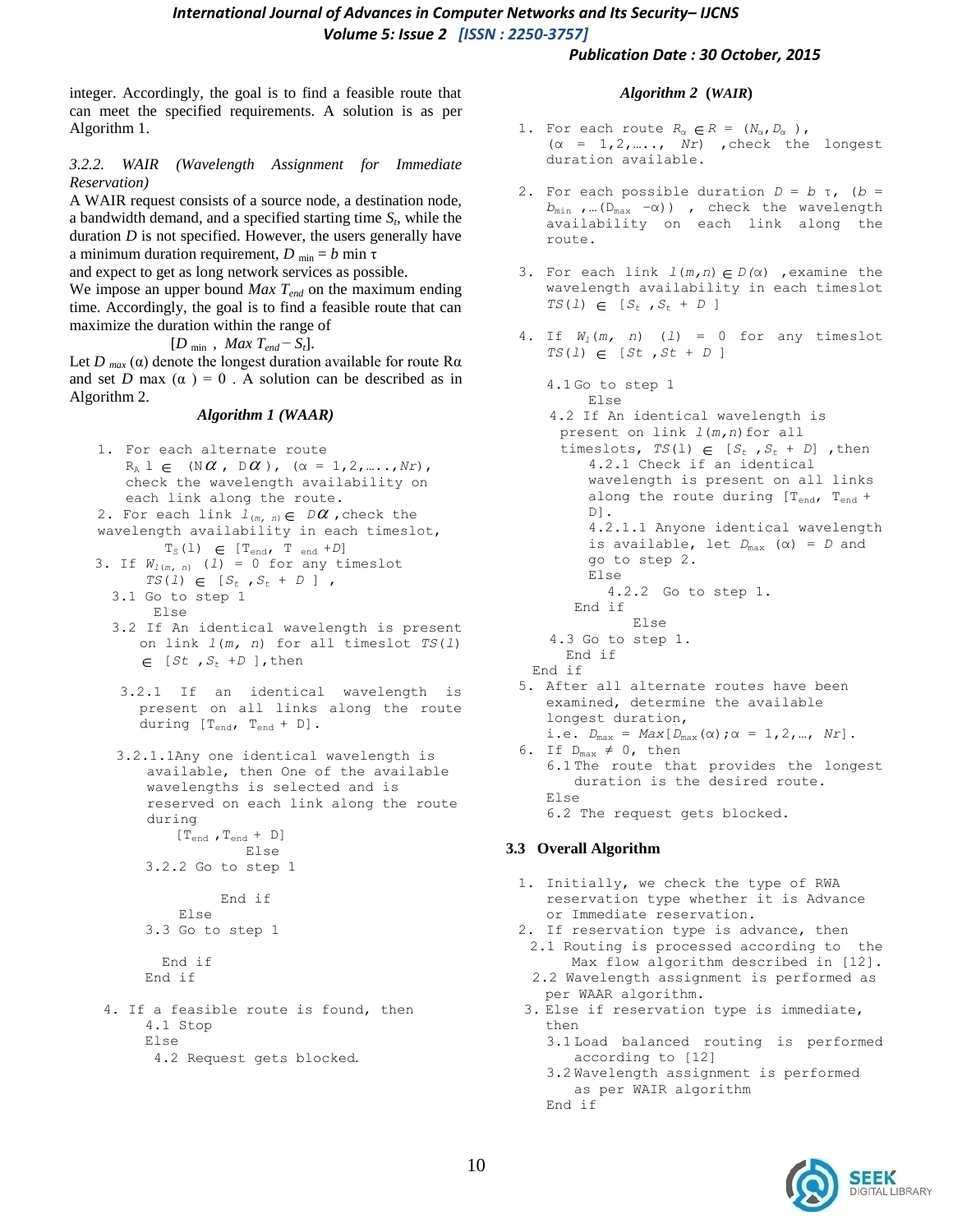### **4. Simulation Results**

### *4.1 Simulation Settings*

In this section, we examine the performance of our New Adaptive Routing and Wavelength Assignment (ARWA) Protocol with an extensive simulation study based upon the NS-2 network simulator [2]. We use the Optical WDM network simulator (OWNs) patch in NS-2, to simulate a NSF network (Figure.1) of 14 nodes.

 In this simulation, a dynamic traffic model is used, in which connection requests arrive at the network according to an exponential process with an arrival rate r (call/seconds). The session holding time is exponentially distributed with mean holding time s (seconds). The connection requests are distributed randomly on all the network nodes. In all the experiments, the results of our proposed .New Adaptive Routing and Wavelength Assignment (ARWA) Protocol is compared with the TLSDRAW Based Routing and wavelength assignment (Tradeoff-LSDRAW) protocol [11].



Figur 1: NSF network with 14 nodes.

| Topology                         | Mesh            |
|----------------------------------|-----------------|
| Total no. of nodes               | 14              |
| Link Bandwidth                   | 50Mb            |
| Link Wavelength Number           | 10 to 25        |
| Link Delay                       | 20ms            |
| Link Utilization sample Interval | 0.5             |
| <b>Traffic Type</b>              | Exponential     |
| <b>Traffic Arrival Rate</b>      | 0.2             |
| Traffic Holding Time             | 0.5             |
| <b>Traffic Packet Rate</b>       | 5M <sub>b</sub> |
| Packet Size                      | 200             |
| No. of Session-traffics          | $1$ to 5        |
| <b>Maximum Requests</b>          | 50              |

Table 1: Simulation Parameters

### **4.2. Performance Metrics:**

In this simulation, the bandwidth utilization, end-to-end delay and throughput are measured. Bandwidth Utilization is the ratio of bandwidth received into total available bandwidth for a traffic flow. The end-to-end-delay is averaged over all surviving data packets from the sources to the destinations. Throughput is the number of packets received successfully.

# **4.3 Results**

# *A. Effects of Varying Flow***:**

In the initial simulation, the traffic flow is varied as 1,2,3,4 and 5 and measure the throughput, end-to-end delay and channel utilization.



Fig 2: Flow Vs Delay





Fig 3: Flow Vs Packets Received (The throughput occurred when the rate is increased.)



Fig 4: Flow Vs Utilization

(The channel utilization improved when the rate is increased)

# **B. Effect of Varying Wavelength:**

In this experiment, the link wavelength is varied as 10, 15, 20 and 25 and measure the throughput, end-to-end delay and channel utilization.



Fig 5: Wavelength Vs Delay

 (The end-to-end delay occurred when the no. of flows is increased.).



Fig 6: Wavelength Vs Packets Received

 (The throughput occurred when the no. of flow is increased.)